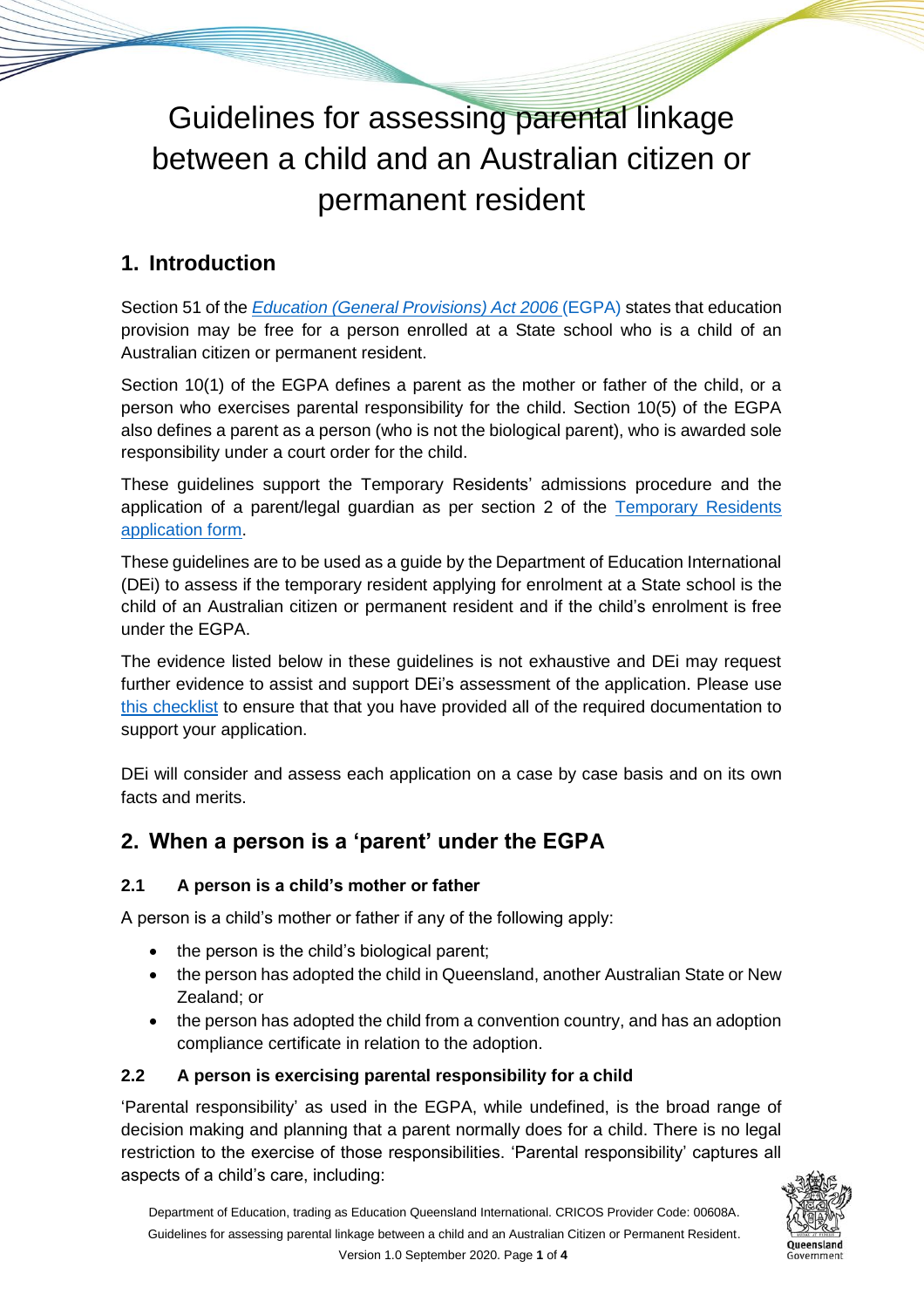- physical care (for example, by providing food, accommodation and clothing for the child);
- intangible aspects of care (for example, love and affection, emotional support and religious or ethical guidance and instruction); and
- decision making about the child's welfare, education, medical treatment, living arrangements and other activities in both the short and long term.

If a child is living with an adult on a long term basis and the adult is providing for the child's physical care, and is making decisions about the child's long term (or day-to-day) welfare and development (such as which school the child is to attend), this indicates that this person may be exercising parental responsibility for the child.

#### **2.3 A court order awards a person parental responsibility for a child**

Sometimes a court order awards sole parental responsibility to a person who is not a biological parent of the child. For example, a court order may award sole parental responsibility to a child's grandparent, or to the Chief Executive of the Department of Child Safety, Youth and Women. In these circumstances, a reference to a 'parent' is a reference to the person named in the court order.

## **3. Evidence that a person is a 'parent' under the EGPA**

#### **3.1 The person is the child's mother or father**

- a) The person is the child's biological mother or father
	- Child's birth certificate
- b) The person adopted the child in Australia or New Zealand
	- Adoption order or record of adoption for the child
- c) The person adopted the child from a country which is party to the Hague Convention on Intercountry Adoption
	- An order or record granting the adoption, and
	- An adoption compliance certificate that is in force for the adoption.

#### **3.2 The person is exercising parental responsibility for the child**

The person claiming to exercise parental responsibility for the child must provide a [statutory declaration](https://eqi.com.au/tracpdf/statutory-declaration-form.pdf) made under the provisions of the *Oaths Act 1867 (Qld)* and must include the following details:

- the person's relationship to the child
- how the child came to be in the person's care
- how long the person expects the child to be in their care
- how long the child has been in the care of the non-biological parent
- the biological parents' situation (where they are and why they aren't looking after their child)
- parental duties that the person undertakes for the children (for example, housing,**,** schooling, feeding, financial provision, medical decisions, day-to-day decision making)
- any benefits or other supports that the person receives to care for the children

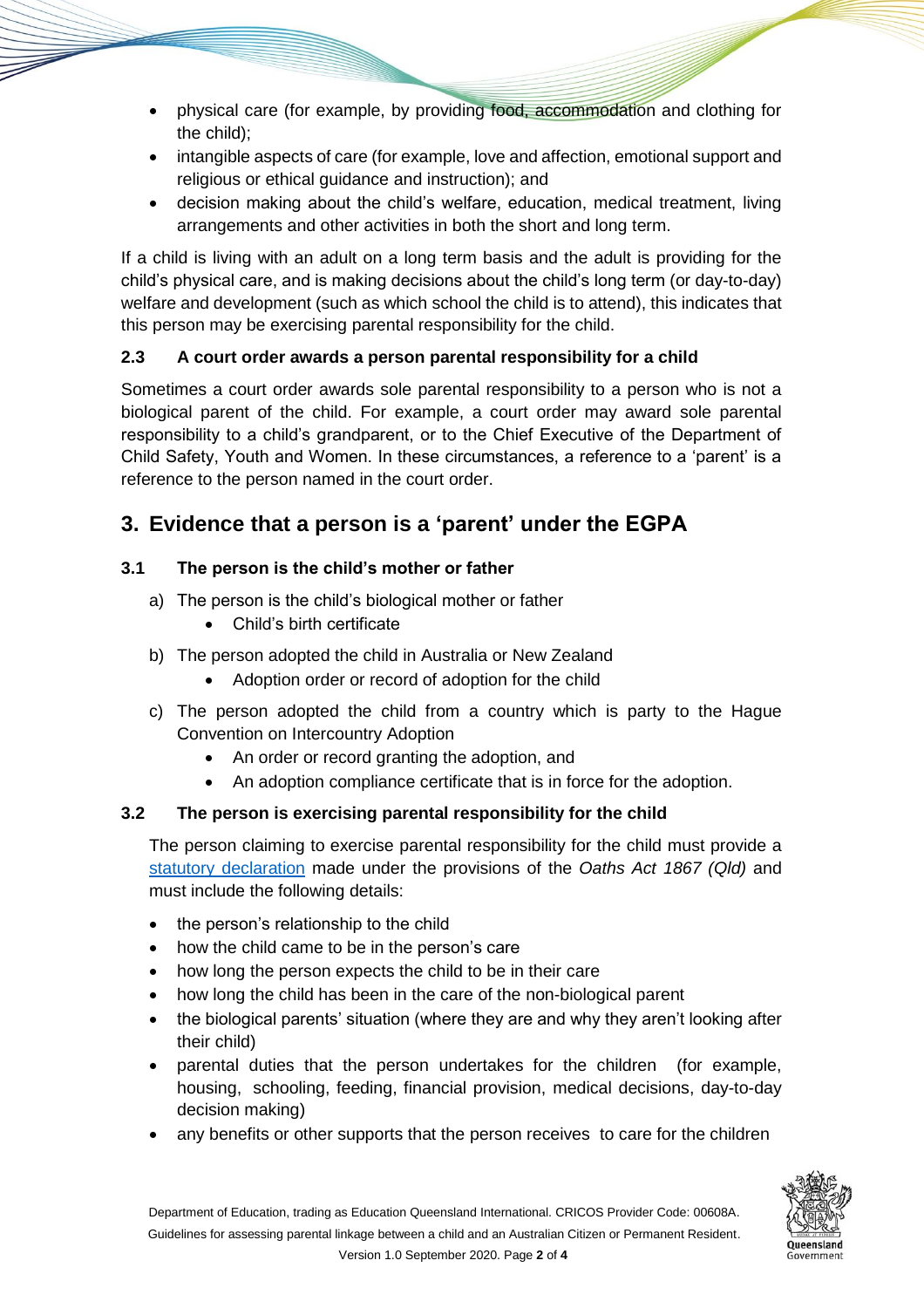- that the person understands their obligations as a parent to ensure that the child is enrolled at and attends school, pursuant to section 176 of the EGPA
- any other information that supports the person's exercise of parental responsibility for the child.

#### **3.3 Court order recognising the person is exercising parental responsibility for the child**

• Court order of a federal or State court, stating that the person is exercising parental responsibility for the child.

## **4. Evidence that the 'parent' under the EGPA is an Australian citizen or permanent resident**

One of the following must be provided:

- Full birth certificate issued by an Australian Registry of Births, Deaths and Marriages showing Australian citizenship
- Current Australian Passport
- Australian Citizenship certificate
- Extract from the Register of Australian Births Abroad
- Citizenship by Descent extract
- Adoption in Accordance with the Hague Convention on Intercountry Adoption or bilateral agreement extract
- Current Australian permanent resident visa
- Other evidence of Australian citizenship or permanent residence.

## **5. Evidence of identity of the child and parent claiming to be an Australian citizen or permanent resident**

The child and the parent claiming to be an Australian citizen or permanent resident must each provide evidence of their identity (for example, birth certificate or passport), if not already provided in the application.

## **6. Additional evidence that may support the application**

DEi may request any additional evidence listed below and further evidence it may require to assist and support DEi's assessment of an application:

- Evidence that the child has a valid application lodged for a permanent resident visa with the Department of Home Affairs
- If the Australian citizen or permanent resident is in a de facto relationship with the child's biological parent,
	- $\circ$  evidence that the child's application for a permanent residence visa with the Department of Home Affairs is under the family stream of the migration program
	- o evidence to support a long term relationship with the biological parent